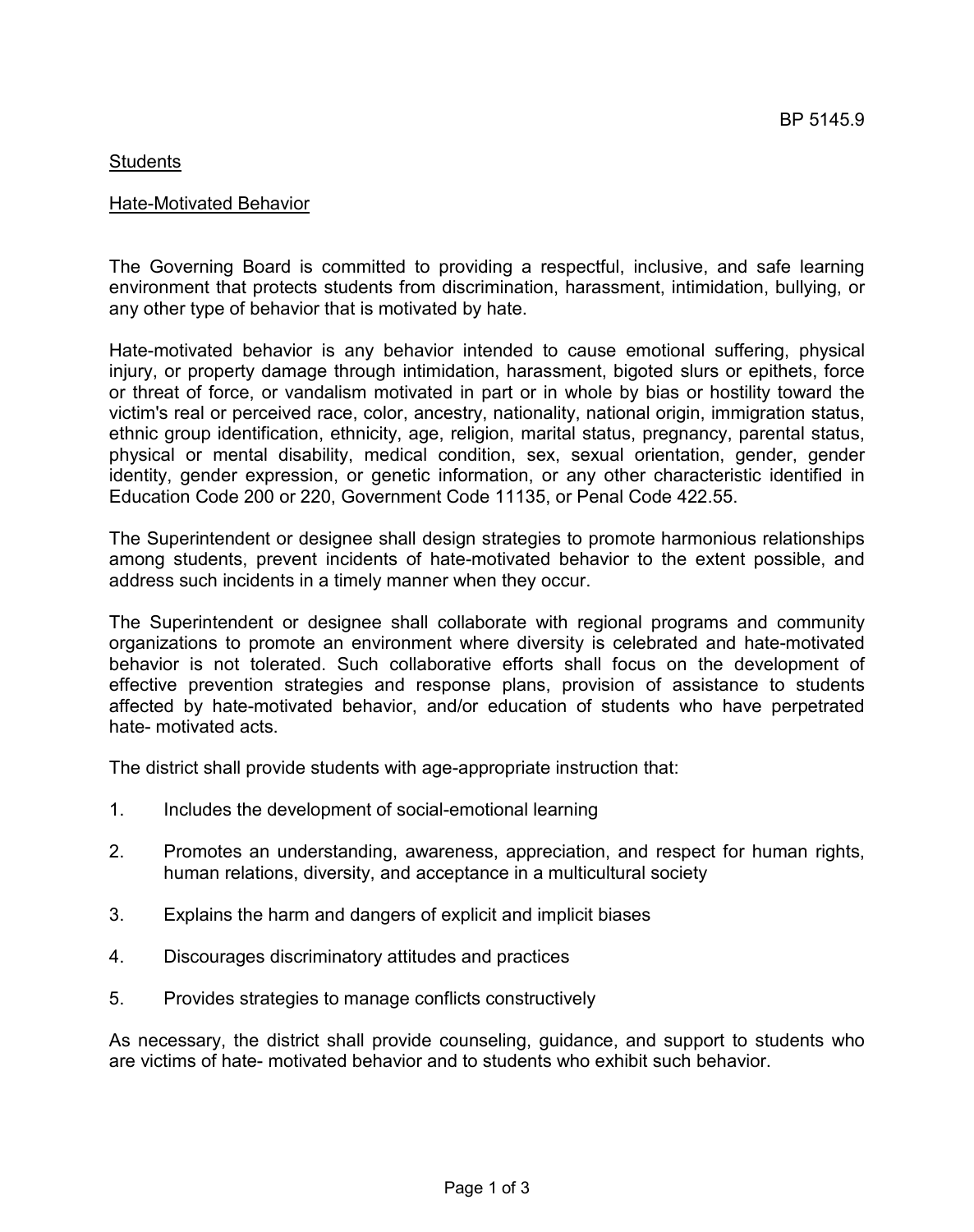# **Students**

# Hate-Motivated Behavior (continued)

When appropriate, students who engage in hate-motivated behavior shall be disciplined.

The Superintendent or designee shall provide staff with training that:

- 1. Promotes an understanding of diversity, equity, and inclusion
- 2. Discourages the development of discriminatory attitudes and practices
- 3. Includes social-emotional learning and nondiscriminatory instructional and counseling methods
- 4. Supports the prevention, recognition, and response to hate-motivated behavior
- 5. Raises the awareness and sensitivity of staff to potentially prejudicial and discriminatory behavior
- 6. Includes effective enforcement of rules for appropriate student conduct

Employees who engage in hate-motivated behavior shall be subject to disciplinary action, up to and including dismissal.

Rules prohibiting hate-motivated behavior and procedures for reporting a hate-motivated incident shall be provided to students, staff, and parents/guardians.

This policy shall be posted in a prominent location on the district's web site in a manner that is readily and easily accessible to parents/guardians and students. (Education Code 234.6)

# **Complaints**

Any staff member who is notified that hate-motivated behavior has occurred, observes such behavior, or otherwise becomes aware of an incident shall immediately contact the compliance officer responsible for coordinating the district's response to complaints and complying with state and federal civil rights laws. As appropriate, the staff member shall also contact law enforcement.

A student or parent/guardian who believes the student is a victim of hate-motivated behavior is encouraged to report the incident to a teacher, the principal, the district's compliance officer, or other staff member.

Any complaint of hate-motivated behavior shall be investigated and, if determined to be discriminatory, shall be resolved in accordance with law and the district's uniform complaint